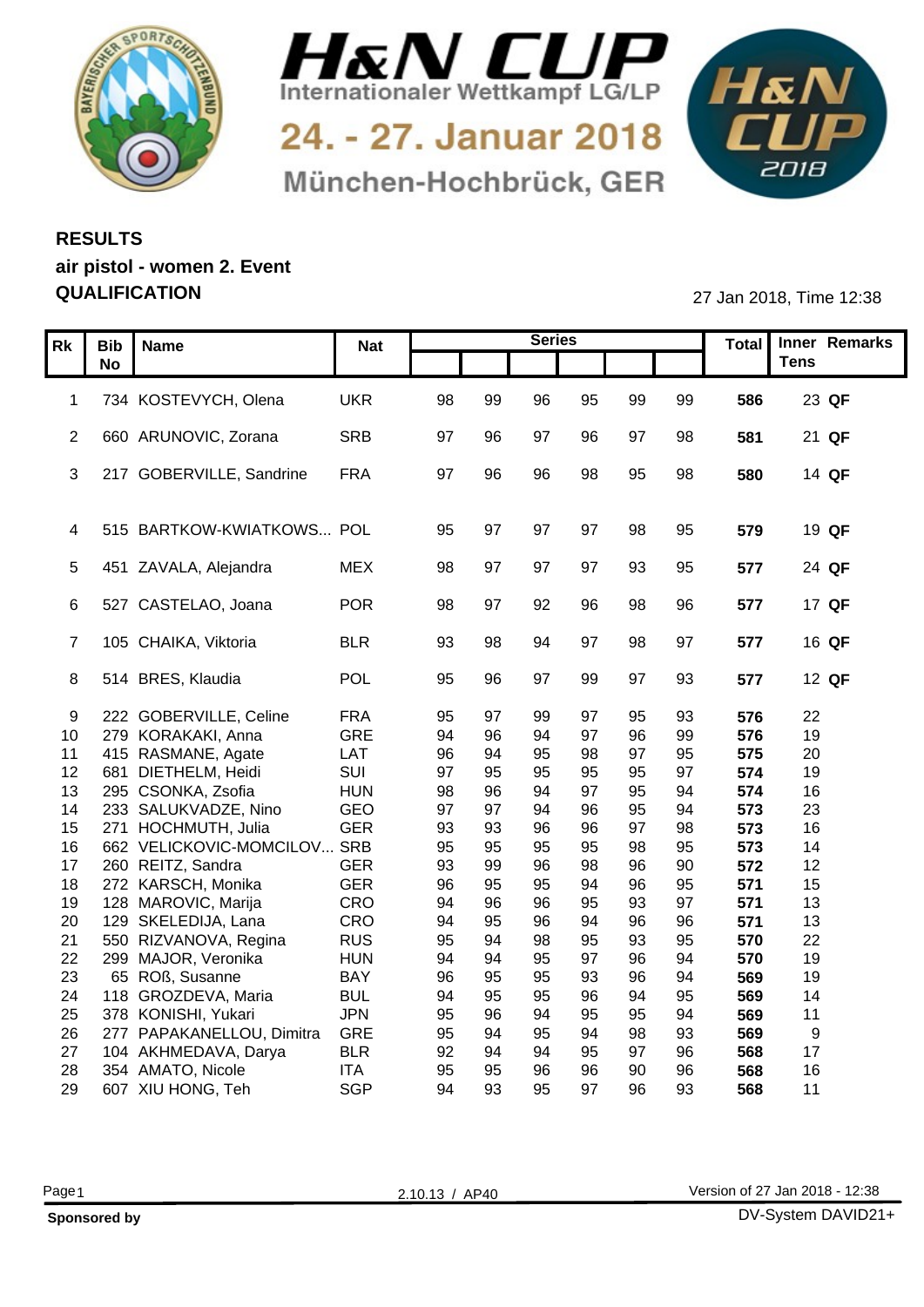



24. - 27. Januar 2018 München-Hochbrück, GER



## **RESULTS air pistol - women 2. Event QUALIFICATION** 27 Jan 2018, Time 12:38

|                 | Rk   Bib   Name                    | <b>Nat</b> |                 |     | <b>Series</b> |                |    |                 | Total Inner Remarks |
|-----------------|------------------------------------|------------|-----------------|-----|---------------|----------------|----|-----------------|---------------------|
|                 | <b>No</b>                          |            |                 |     |               |                |    |                 | <b>Tens</b>         |
|                 |                                    |            |                 |     |               |                |    |                 |                     |
|                 | 30 543 BATSARASHKINA, Vitalina RUS |            | 93<br>-97       | .94 | 93            | 93             | 97 | 567             | 12                  |
| 31              | 64 LAUBE, Dietrun                  | BAY        | 92<br>92        | 95  | 97            | 95             | 96 | 567             | 12 <sup>°</sup>     |
| 32 <sup>2</sup> | 47 WEITERSBERGER, Sand AUT         |            | 95<br>93        | 93  | 96            |                | 92 | 566             | 18                  |
| 33              | 381 YAMADA, Satoko                 | <b>JPN</b> | 95              | 96  | 94            | 95             | 95 | 566             | 16                  |
| 34              | 33 STEINER, Sylvia                 | <b>AUT</b> | 94              |     | ۹۷            | 97             | 94 | 566             | 13 <sup>°</sup>     |
| 35              | 532 BONTE, Roxana-Delia            | ROU        | 94<br>96        | 98  |               |                | 93 | 566             | 13                  |
| 36              | 170 MUSILOVA, Michaela             | <b>CZE</b> | 95<br>93        | 92  | 95            | 95             | 95 | 565             | 19                  |
| 37              | 551 LOMOVA, Margarita              | <b>RUS</b> | 96              |     | 95            |                | 93 | 565             | 14                  |
| 38              | 542 KORSHUNOVA, Ekaterina          | <b>RUS</b> | 92<br>92        |     | 96            | 93             | 98 | 565             | 13                  |
| 39              | 124 HLEBEC, Zlatka                 | CRO        | 95<br>93        | 92  | 96            | 94             | 95 | 565             | 13                  |
| 40              | 624 TKALEC, Jagoda                 | <b>SLO</b> | 94<br>95        | 95  | 95            |                | 95 | 565             | 12                  |
| 41              | 733 KONARIEVA, Polina              | <b>UKR</b> | 93              |     | 96            |                | 96 | 56              | 10                  |
| 42              | 625 RAUSL, Majda                   | <b>SLO</b> | 94<br>95        | 93  | 92            | Q <sub>7</sub> | 93 | 564             | 10                  |
| 43              | 762 GRANADOS-GOMEZ, Nat USA        |            | 96<br>96        | 93  | 92            |                | 93 | 564             |                     |
| 44              | 262 WIMMER, Carina                 | <b>GER</b> | 93<br>96        | 94  | 93            | 92             | 95 | 563             | 17                  |
| 45              | 723 SÖRENSSON, Vendela             | SWE        | 95              |     | 92            |                | 95 | 563             | 13                  |
| 46              | 512 TOMALA, Joana                  | <b>POL</b> | 96<br>93        | 93  | 96            |                | 91 | 563             | 10                  |
| 47              | 691 VILLIGER, Rebecca              | SUI        | 88<br>93        |     | 97            | 96             | 96 | 563             |                     |
| 48              | 462 PANTOVIC, Jelena               | <b>MNE</b> | 92              | 93  | 95            |                | 95 | 563             |                     |
| 49              | 353 LESTI, Rebecca                 | <b>ITA</b> | 92              | 90  | 96            |                | 93 | 562             | 18                  |
| 50              | 481 SANDSTOL, Aina                 | <b>NOR</b> | 92<br>95        |     | 97            | 92             | 92 | 562             |                     |
| 51              | 513 BARSZCZAK, Marta               | POL        | 94<br>93        |     | 98            |                | 87 | 56'             | 14                  |
| 52              | 606 SHUN XIE, Teo                  | SGP        | 92<br><b>Q7</b> |     | 95            | Q <sub>1</sub> | 92 | 56'             | 13                  |
| 53              | 394 BAIBUSSINOVA, Zauresh          | KAZ        | 94<br>92        | 89  | 96            | 98             | 92 | 56'             | 12                  |
| 54              | 428 ZDANOVA, Jekaterina            | LTU        | 95<br>92        | 92  | 94            | 93             | 95 | 56 <sup>°</sup> | 11                  |
| 55              | 416 KOVALEVSKA, Marika             | LAT        | 91<br>92        | 94  | 95            | 97             | 92 | 56 <sup>°</sup> | 10                  |
| 56              | 21 HEINRICH, Alison                | <b>AUS</b> | 89              | 96  | 94            |                | 92 | 560             | 11                  |
| 57              | 380 ORITANI, Miki                  | <b>JPN</b> | 93<br>93        | 93  | 95            | $Q_4$          | 91 | 559             | 12                  |
| 58              | 205 KARRI, Ritva                   | <b>FIN</b> | 88<br>96        |     | 96            | 96             | 91 | 558             | 15                  |
| 59              | 181 DEDOVA, Anna                   | <b>CZE</b> | 90<br>95        | 92  | 93            | 96             | 92 | 558             | 13                  |
| 60              | 661 TOMIC, Jelena                  | <b>SRB</b> | 94<br>96        | 92  | 93            | 93             | 90 | 558             | 13 <sup>°</sup>     |
| 61              | 483 GRAN, Ingeborg                 | <b>NOR</b> | 94<br>96        | 92  | 92            | 93             | 91 | 558             | 12 <sub>2</sub>     |
| 62              | 20 GALIABOVITCH, Elena             | <b>AUS</b> | 96<br>-91       | g.  | 93            | 93             | 93 | 557             | 14                  |
| 63              | 171 ZISKALOVA, Silvie              | CZE        | 93<br>-91       | 94  | 92            | 94             | 92 | 556             | 11                  |
| 64              | 83 JANSSEN, Liselotte              | <b>BEL</b> | 96<br>90        | 95  | 93            | 90             | 92 | 556             | <b>Q</b>            |
|                 | 65 441 ROTARI, Ecaterina           | <b>MDA</b> | 94<br>92        | 90  | 97            | 92             | 90 | 555             | 13                  |
| 66              | 1 DELILAJ, Emanuela                | <b>ALB</b> | 97<br>89        |     | 92            | 92             | 94 | 555             | 10 <sub>1</sub>     |
|                 | 67 608 XIU YI, Teh                 | SGP        | 91<br>-91       | 94  | 92            | 90             | 97 | 555             | <b>Q</b>            |
|                 |                                    |            |                 |     |               |                |    |                 |                     |